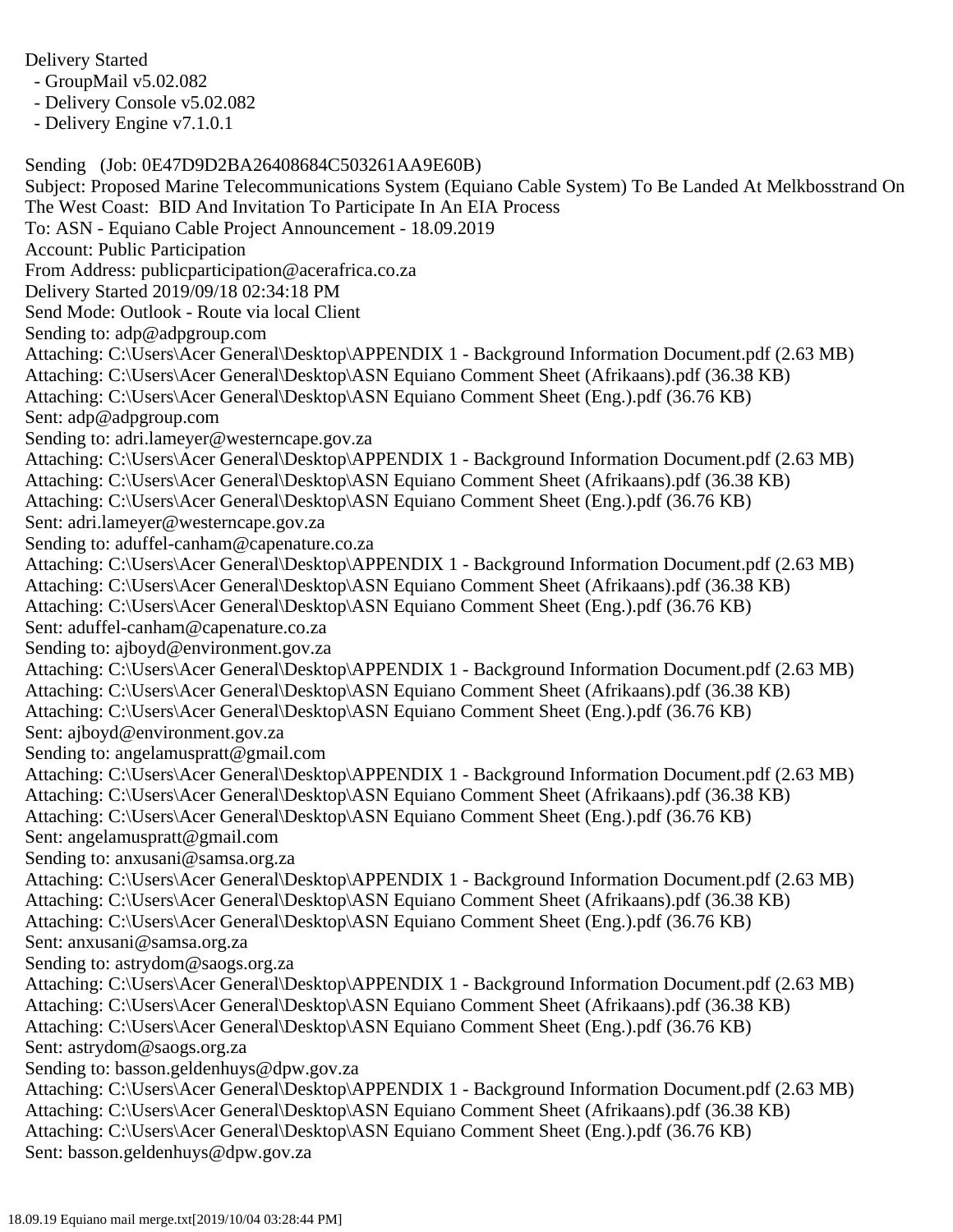Sending to: belinda.kruger@capetown.gov.za Attaching: C:\Users\Acer General\Desktop\APPENDIX 1 - Background Information Document.pdf (2.63 MB) Attaching: C:\Users\Acer General\Desktop\ASN Equiano Comment Sheet (Afrikaans).pdf (36.38 KB) Attaching: C:\Users\Acer General\Desktop\ASN Equiano Comment Sheet (Eng.).pdf (36.76 KB) Sent: belinda.kruger@capetown.gov.za Sending to: bludick@imdhgroup.com Attaching: C:\Users\Acer General\Desktop\APPENDIX 1 - Background Information Document.pdf (2.63 MB) Attaching: C:\Users\Acer General\Desktop\ASN Equiano Comment Sheet (Afrikaans).pdf (36.38 KB) Attaching: C:\Users\Acer General\Desktop\ASN Equiano Comment Sheet (Eng.).pdf (36.76 KB) Sent: bludick@imdhgroup.com Sending to: carin.adriaanse@eskom.co.za Attaching: C:\Users\Acer General\Desktop\APPENDIX 1 - Background Information Document.pdf (2.63 MB) Attaching: C:\Users\Acer General\Desktop\ASN Equiano Comment Sheet (Afrikaans).pdf (36.38 KB) Attaching: C:\Users\Acer General\Desktop\ASN Equiano Comment Sheet (Eng.).pdf (36.76 KB) Sent: carin.adriaanse@eskom.co.za Sending to: cfordham@capenature.co.za Attaching: C:\Users\Acer General\Desktop\APPENDIX 1 - Background Information Document.pdf (2.63 MB) Attaching: C:\Users\Acer General\Desktop\ASN Equiano Comment Sheet (Afrikaans).pdf (36.38 KB) Attaching: C:\Users\Acer General\Desktop\ASN Equiano Comment Sheet (Eng.).pdf (36.76 KB) Sent: cfordham@capenature.co.za Sending to: chairman@sadstia.co.za Attaching: C:\Users\Acer General\Desktop\APPENDIX 1 - Background Information Document.pdf (2.63 MB) Attaching: C:\Users\Acer General\Desktop\ASN Equiano Comment Sheet (Afrikaans).pdf (36.38 KB) Attaching: C:\Users\Acer General\Desktop\ASN Equiano Comment Sheet (Eng.).pdf (36.76 KB) Sent: chairman@sadstia.co.za Sending to: coen.birkenstock@transnet.net Attaching: C:\Users\Acer General\Desktop\APPENDIX 1 - Background Information Document.pdf (2.63 MB) Attaching: C:\Users\Acer General\Desktop\ASN Equiano Comment Sheet (Afrikaans).pdf (36.38 KB) Attaching: C:\Users\Acer General\Desktop\ASN Equiano Comment Sheet (Eng.).pdf (36.76 KB) Sent: coen.birkenstock@transnet.net Sending to: colette.scheermeyer@westerncape.gov.za Attaching: C:\Users\Acer General\Desktop\APPENDIX 1 - Background Information Document.pdf (2.63 MB) Attaching: C:\Users\Acer General\Desktop\ASN Equiano Comment Sheet (Afrikaans).pdf (36.38 KB) Attaching: C:\Users\Acer General\Desktop\ASN Equiano Comment Sheet (Eng.).pdf (36.76 KB) Sent: colette.scheermeyer@westerncape.gov.za Sending to: crampartab@capenature.co.za Attaching: C:\Users\Acer General\Desktop\APPENDIX 1 - Background Information Document.pdf (2.63 MB) Attaching: C:\Users\Acer General\Desktop\ASN Equiano Comment Sheet (Afrikaans).pdf (36.38 KB) Attaching: C:\Users\Acer General\Desktop\ASN Equiano Comment Sheet (Eng.).pdf (36.76 KB) Sent: crampartab@capenature.co.za Sending to: ctn@chemvulc.co.za Attaching: C:\Users\Acer General\Desktop\APPENDIX 1 - Background Information Document.pdf (2.63 MB) Attaching: C:\Users\Acer General\Desktop\ASN Equiano Comment Sheet (Afrikaans).pdf (36.38 KB) Attaching: C:\Users\Acer General\Desktop\ASN Equiano Comment Sheet (Eng.).pdf (36.76 KB) Sent: ctn@chemvulc.co.za Sending to: daniels@dws.gov.za Attaching: C:\Users\Acer General\Desktop\APPENDIX 1 - Background Information Document.pdf (2.63 MB) Attaching: C:\Users\Acer General\Desktop\ASN Equiano Comment Sheet (Afrikaans).pdf (36.38 KB) Attaching: C:\Users\Acer General\Desktop\ASN Equiano Comment Sheet (Eng.).pdf (36.76 KB) Sent: daniels@dws.gov.za Sending to: danielsd@dws.gov.za Attaching: C:\Users\Acer General\Desktop\APPENDIX 1 - Background Information Document.pdf (2.63 MB) Attaching: C:\Users\Acer General\Desktop\ASN Equiano Comment Sheet (Afrikaans).pdf (36.38 KB) Attaching: C:\Users\Acer General\Desktop\ASN Equiano Comment Sheet (Eng.).pdf (36.76 KB)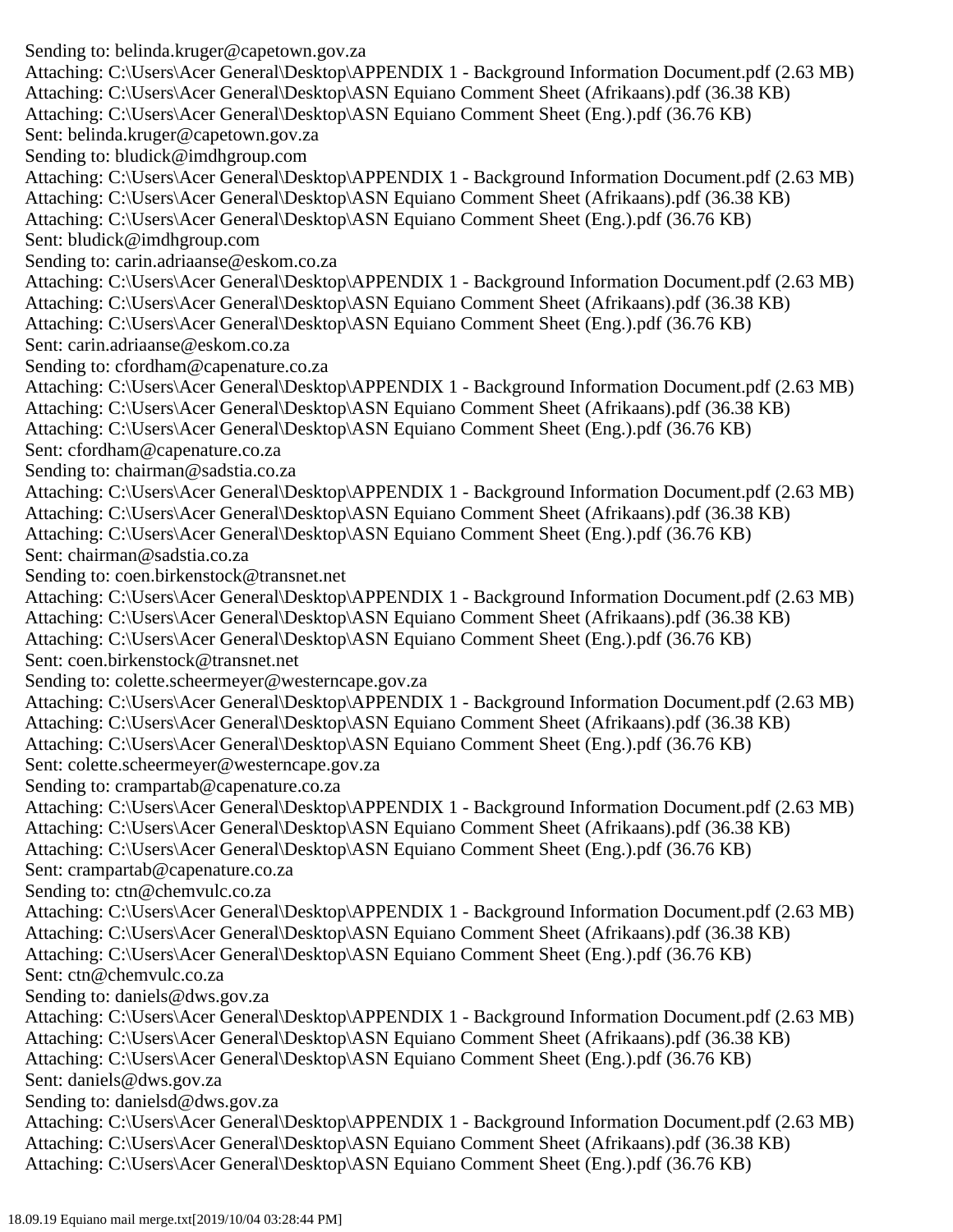Sent: danielsd@dws.gov.za Sending to: deon.jeannes@eskom.co.za Attaching: C:\Users\Acer General\Desktop\APPENDIX 1 - Background Information Document.pdf (2.63 MB) Attaching: C:\Users\Acer General\Desktop\ASN Equiano Comment Sheet (Afrikaans).pdf (36.38 KB) Attaching: C:\Users\Acer General\Desktop\ASN Equiano Comment Sheet (Eng.).pdf (36.76 KB) Sent: deon.jeannes@eskom.co.za Sending to: dreyerw@dws.gov.za Attaching: C:\Users\Acer General\Desktop\APPENDIX 1 - Background Information Document.pdf (2.63 MB) Attaching: C:\Users\Acer General\Desktop\ASN Equiano Comment Sheet (Afrikaans).pdf (36.38 KB) Attaching: C:\Users\Acer General\Desktop\ASN Equiano Comment Sheet (Eng.).pdf (36.76 KB) Sent: dreyerw@dws.gov.za Sending to: duvall@mweb.co.za Attaching: C:\Users\Acer General\Desktop\APPENDIX 1 - Background Information Document.pdf (2.63 MB) Attaching: C:\Users\Acer General\Desktop\ASN Equiano Comment Sheet (Afrikaans).pdf (36.38 KB) Attaching: C:\Users\Acer General\Desktop\ASN Equiano Comment Sheet (Eng.).pdf (36.76 KB) Sent: duvall@mweb.co.za Sending to: ebaard@capenature.co.za Attaching: C:\Users\Acer General\Desktop\APPENDIX 1 - Background Information Document.pdf (2.63 MB) Attaching: C:\Users\Acer General\Desktop\ASN Equiano Comment Sheet (Afrikaans).pdf (36.38 KB) Attaching: C:\Users\Acer General\Desktop\ASN Equiano Comment Sheet (Eng.).pdf (36.76 KB) Sent: ebaard@capenature.co.za Sending to: ebe-faculty@uct.ac.za Attaching: C:\Users\Acer General\Desktop\APPENDIX 1 - Background Information Document.pdf (2.63 MB) Attaching: C:\Users\Acer General\Desktop\ASN Equiano Comment Sheet (Afrikaans).pdf (36.38 KB) Attaching: C:\Users\Acer General\Desktop\ASN Equiano Comment Sheet (Eng.).pdf (36.76 KB) Sent: ebe-faculty@uct.ac.za Sending to: Eddie\_Borden@oxy.com Attaching: C:\Users\Acer General\Desktop\APPENDIX 1 - Background Information Document.pdf (2.63 MB) Attaching: C:\Users\Acer General\Desktop\ASN Equiano Comment Sheet (Afrikaans).pdf (36.38 KB) Attaching: C:\Users\Acer General\Desktop\ASN Equiano Comment Sheet (Eng.).pdf (36.76 KB) Sent: Eddie\_Borden@oxy.com Pausing to allow Outlook to recycle resources Sending to: eldon.vanboom@westerncape.gov.za Attaching: C:\Users\Acer General\Desktop\APPENDIX 1 - Background Information Document.pdf (2.63 MB) Attaching: C:\Users\Acer General\Desktop\ASN Equiano Comment Sheet (Afrikaans).pdf (36.38 KB) Attaching: C:\Users\Acer General\Desktop\ASN Equiano Comment Sheet (Eng.).pdf (36.76 KB) Sent: eldon.vanboom@westerncape.gov.za Sending to: enviro@capetown.gov.za Attaching: C:\Users\Acer General\Desktop\APPENDIX 1 - Background Information Document.pdf (2.63 MB) Attaching: C:\Users\Acer General\Desktop\ASN Equiano Comment Sheet (Afrikaans).pdf (36.38 KB) Attaching: C:\Users\Acer General\Desktop\ASN Equiano Comment Sheet (Eng.).pdf (36.76 KB) Sent: enviro@capetown.gov.za Sending to: fangwenyi@environment.gov.za Attaching: C:\Users\Acer General\Desktop\APPENDIX 1 - Background Information Document.pdf (2.63 MB) Attaching: C:\Users\Acer General\Desktop\ASN Equiano Comment Sheet (Afrikaans).pdf (36.38 KB) Attaching: C:\Users\Acer General\Desktop\ASN Equiano Comment Sheet (Eng.).pdf (36.76 KB) Sent: fangwenyi@environment.gov.za Sending to: FDitinti@environment.gov.za Attaching: C:\Users\Acer General\Desktop\APPENDIX 1 - Background Information Document.pdf (2.63 MB) Attaching: C:\Users\Acer General\Desktop\ASN Equiano Comment Sheet (Afrikaans).pdf (36.38 KB) Attaching: C:\Users\Acer General\Desktop\ASN Equiano Comment Sheet (Eng.).pdf (36.76 KB) Sent: FDitinti@environment.gov.za Sending to: fgrimett@environment.gov.za Attaching: C:\Users\Acer General\Desktop\APPENDIX 1 - Background Information Document.pdf (2.63 MB)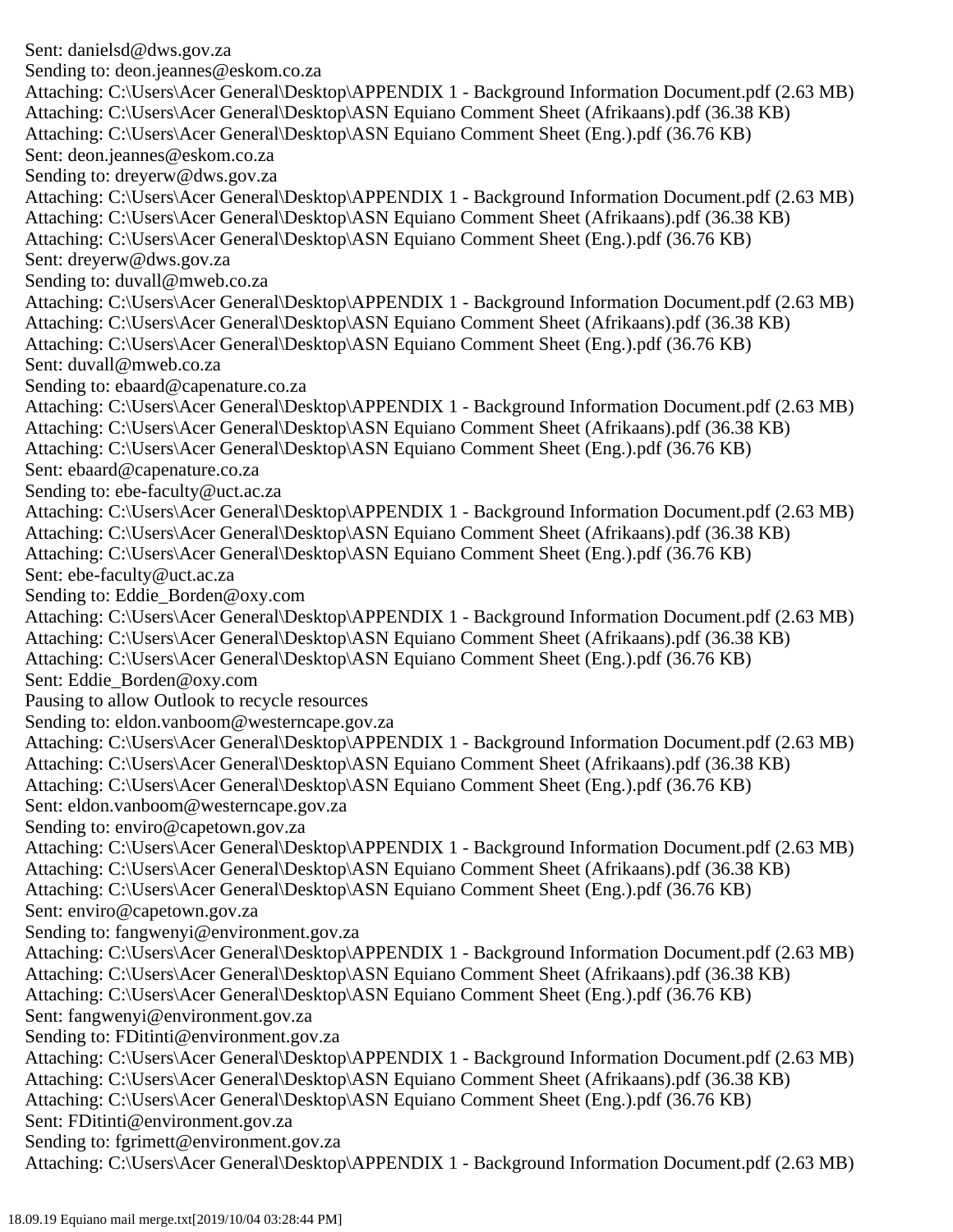Attaching: C:\Users\Acer General\Desktop\ASN Equiano Comment Sheet (Afrikaans).pdf (36.38 KB) Attaching: C:\Users\Acer General\Desktop\ASN Equiano Comment Sheet (Eng.).pdf (36.76 KB) Sent: fgrimett@environment.gov.za Sending to: Fiona Kilbride@oxy.com Attaching: C:\Users\Acer General\Desktop\APPENDIX 1 - Background Information Document.pdf (2.63 MB) Attaching: C:\Users\Acer General\Desktop\ASN Equiano Comment Sheet (Afrikaans).pdf (36.38 KB) Attaching: C:\Users\Acer General\Desktop\ASN Equiano Comment Sheet (Eng.).pdf (36.76 KB) Sent: Fiona\_Kilbride@oxy.com Sending to: generalmail@melkbosstrand.net Attaching: C:\Users\Acer General\Desktop\APPENDIX 1 - Background Information Document.pdf (2.63 MB) Attaching: C:\Users\Acer General\Desktop\ASN Equiano Comment Sheet (Afrikaans).pdf (36.38 KB) Attaching: C:\Users\Acer General\Desktop\ASN Equiano Comment Sheet (Eng.).pdf (36.76 KB) Sent: generalmail@melkbosstrand.net Sending to: info@tiollibros.co.za Attaching: C:\Users\Acer General\Desktop\APPENDIX 1 - Background Information Document.pdf (2.63 MB) Attaching: C:\Users\Acer General\Desktop\ASN Equiano Comment Sheet (Afrikaans).pdf (36.38 KB) Attaching: C:\Users\Acer General\Desktop\ASN Equiano Comment Sheet (Eng.).pdf (36.76 KB) Sent: info@tiollibros.co.za Sending to: jacquesvdw@openserve.co.za Attaching: C:\Users\Acer General\Desktop\APPENDIX 1 - Background Information Document.pdf (2.63 MB) Attaching: C:\Users\Acer General\Desktop\ASN Equiano Comment Sheet (Afrikaans).pdf (36.38 KB) Attaching: C:\Users\Acer General\Desktop\ASN Equiano Comment Sheet (Eng.).pdf (36.76 KB) Sent: jacquesvdw@openserve.co.za Sending to: jayesh.jaga@oceana.co.za Attaching: C:\Users\Acer General\Desktop\APPENDIX 1 - Background Information Document.pdf (2.63 MB) Attaching: C:\Users\Acer General\Desktop\ASN Equiano Comment Sheet (Afrikaans).pdf (36.38 KB) Attaching: C:\Users\Acer General\Desktop\ASN Equiano Comment Sheet (Eng.).pdf (36.76 KB) Sent: jayesh.jaga@oceana.co.za Sending to: johan.massyn@capetown.gov.za Attaching: C:\Users\Acer General\Desktop\APPENDIX 1 - Background Information Document.pdf (2.63 MB) Attaching: C:\Users\Acer General\Desktop\ASN Equiano Comment Sheet (Afrikaans).pdf (36.38 KB) Attaching: C:\Users\Acer General\Desktop\ASN Equiano Comment Sheet (Eng.).pdf (36.76 KB) Sent: johan.massyn@capetown.gov.za Sending to: johann@sadstia.co.za Attaching: C:\Users\Acer General\Desktop\APPENDIX 1 - Background Information Document.pdf (2.63 MB) Attaching: C:\Users\Acer General\Desktop\ASN Equiano Comment Sheet (Afrikaans).pdf (36.38 KB) Attaching: C:\Users\Acer General\Desktop\ASN Equiano Comment Sheet (Eng.).pdf (36.76 KB) Sent: johann@sadstia.co.za Sending to: k.harris@impactoilandgas.com Attaching: C:\Users\Acer General\Desktop\APPENDIX 1 - Background Information Document.pdf (2.63 MB) Attaching: C:\Users\Acer General\Desktop\ASN Equiano Comment Sheet (Afrikaans).pdf (36.38 KB) Attaching: C:\Users\Acer General\Desktop\ASN Equiano Comment Sheet (Eng.).pdf (36.76 KB) Sent: k.harris@impactoilandgas.com Sending to: kalp@tiptranscape.co.za Attaching: C:\Users\Acer General\Desktop\APPENDIX 1 - Background Information Document.pdf (2.63 MB) Attaching: C:\Users\Acer General\Desktop\ASN Equiano Comment Sheet (Afrikaans).pdf (36.38 KB) Attaching: C:\Users\Acer General\Desktop\ASN Equiano Comment Sheet (Eng.).pdf (36.76 KB) Sent: kalp@tiptranscape.co.za Sending to: KhanR@dws.gov.za Attaching: C:\Users\Acer General\Desktop\APPENDIX 1 - Background Information Document.pdf (2.63 MB) Attaching: C:\Users\Acer General\Desktop\ASN Equiano Comment Sheet (Afrikaans).pdf (36.38 KB) Attaching: C:\Users\Acer General\Desktop\ASN Equiano Comment Sheet (Eng.).pdf (36.76 KB) Sent: KhanR@dws.gov.za Sending to: kleynhanswp@telkomsa.net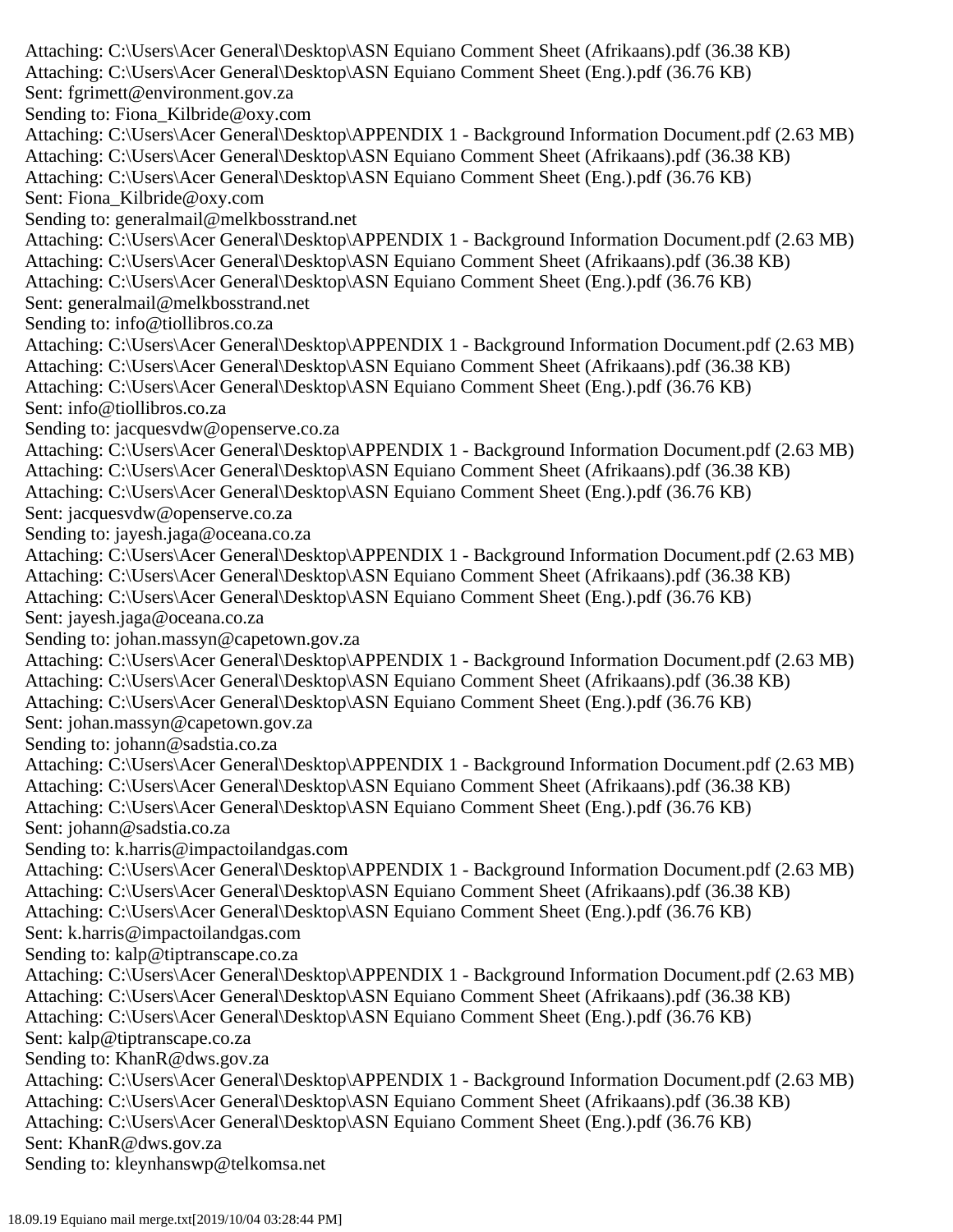Attaching: C:\Users\Acer General\Desktop\APPENDIX 1 - Background Information Document.pdf (2.63 MB) Attaching: C:\Users\Acer General\Desktop\ASN Equiano Comment Sheet (Afrikaans).pdf (36.38 KB) Attaching: C:\Users\Acer General\Desktop\ASN Equiano Comment Sheet (Eng.).pdf (36.76 KB) Sent: kleynhanswp@telkomsa.net Sending to: kraaimr@telkom.co.za Attaching: C:\Users\Acer General\Desktop\APPENDIX 1 - Background Information Document.pdf (2.63 MB) Attaching: C:\Users\Acer General\Desktop\ASN Equiano Comment Sheet (Afrikaans).pdf (36.38 KB) Attaching: C:\Users\Acer General\Desktop\ASN Equiano Comment Sheet (Eng.).pdf (36.76 KB) Sent: kraaimr@telkom.co.za Sending to: Laneez@qlc.co.za Attaching: C:\Users\Acer General\Desktop\APPENDIX 1 - Background Information Document.pdf (2.63 MB) Attaching: C:\Users\Acer General\Desktop\ASN Equiano Comment Sheet (Afrikaans).pdf (36.38 KB) Attaching: C:\Users\Acer General\Desktop\ASN Equiano Comment Sheet (Eng.).pdf (36.76 KB) Sent: Laneez@qlc.co.za Sending to: Lizen.lournes@gmail.com Attaching: C:\Users\Acer General\Desktop\APPENDIX 1 - Background Information Document.pdf (2.63 MB) Attaching: C:\Users\Acer General\Desktop\ASN Equiano Comment Sheet (Afrikaans).pdf (36.38 KB) Attaching: C:\Users\Acer General\Desktop\ASN Equiano Comment Sheet (Eng.).pdf (36.76 KB) Sent: Lizen.lournes@gmail.com Sending to: llagrange@sahra.org.za Attaching: C:\Users\Acer General\Desktop\APPENDIX 1 - Background Information Document.pdf (2.63 MB) Attaching: C:\Users\Acer General\Desktop\ASN Equiano Comment Sheet (Afrikaans).pdf (36.38 KB) Attaching: C:\Users\Acer General\Desktop\ASN Equiano Comment Sheet (Eng.).pdf (36.76 KB) Sent: llagrange@sahra.org.za Sending to: Lmudau2@environment.gov.za Attaching: C:\Users\Acer General\Desktop\APPENDIX 1 - Background Information Document.pdf (2.63 MB) Attaching: C:\Users\Acer General\Desktop\ASN Equiano Comment Sheet (Afrikaans).pdf (36.38 KB) Attaching: C:\Users\Acer General\Desktop\ASN Equiano Comment Sheet (Eng.).pdf (36.76 KB) Sent: Lmudau2@environment.gov.za Sending to: lungelo.mbandazayo@capetown.gov.za Attaching: C:\Users\Acer General\Desktop\APPENDIX 1 - Background Information Document.pdf (2.63 MB) Attaching: C:\Users\Acer General\Desktop\ASN Equiano Comment Sheet (Afrikaans).pdf (36.38 KB) Attaching: C:\Users\Acer General\Desktop\ASN Equiano Comment Sheet (Eng.).pdf (36.76 KB) Sent: lungelo.mbandazayo@capetown.gov.za Sending to: LyonsH@dws.gov.za Attaching: C:\Users\Acer General\Desktop\APPENDIX 1 - Background Information Document.pdf (2.63 MB) Attaching: C:\Users\Acer General\Desktop\ASN Equiano Comment Sheet (Afrikaans).pdf (36.38 KB) Attaching: C:\Users\Acer General\Desktop\ASN Equiano Comment Sheet (Eng.).pdf (36.76 KB) Sent: LyonsH@dws.gov.za Sending to: MalatjLA@telkom.co.za Attaching: C:\Users\Acer General\Desktop\APPENDIX 1 - Background Information Document.pdf (2.63 MB) Attaching: C:\Users\Acer General\Desktop\ASN Equiano Comment Sheet (Afrikaans).pdf (36.38 KB) Attaching: C:\Users\Acer General\Desktop\ASN Equiano Comment Sheet (Eng.).pdf (36.76 KB) Sent: MalatjLA@telkom.co.za Sending to: mandy@sphgroup.co.za Attaching: C:\Users\Acer General\Desktop\APPENDIX 1 - Background Information Document.pdf (2.63 MB) Attaching: C:\Users\Acer General\Desktop\ASN Equiano Comment Sheet (Afrikaans).pdf (36.38 KB) Attaching: C:\Users\Acer General\Desktop\ASN Equiano Comment Sheet (Eng.).pdf (36.76 KB) Sent: mandy@sphgroup.co.za Pausing to allow Outlook to recycle resources Sending to: Marek\_Ranoszek@oxy.com Attaching: C:\Users\Acer General\Desktop\APPENDIX 1 - Background Information Document.pdf (2.63 MB) Attaching: C:\Users\Acer General\Desktop\ASN Equiano Comment Sheet (Afrikaans).pdf (36.38 KB) Attaching: C:\Users\Acer General\Desktop\ASN Equiano Comment Sheet (Eng.).pdf (36.76 KB)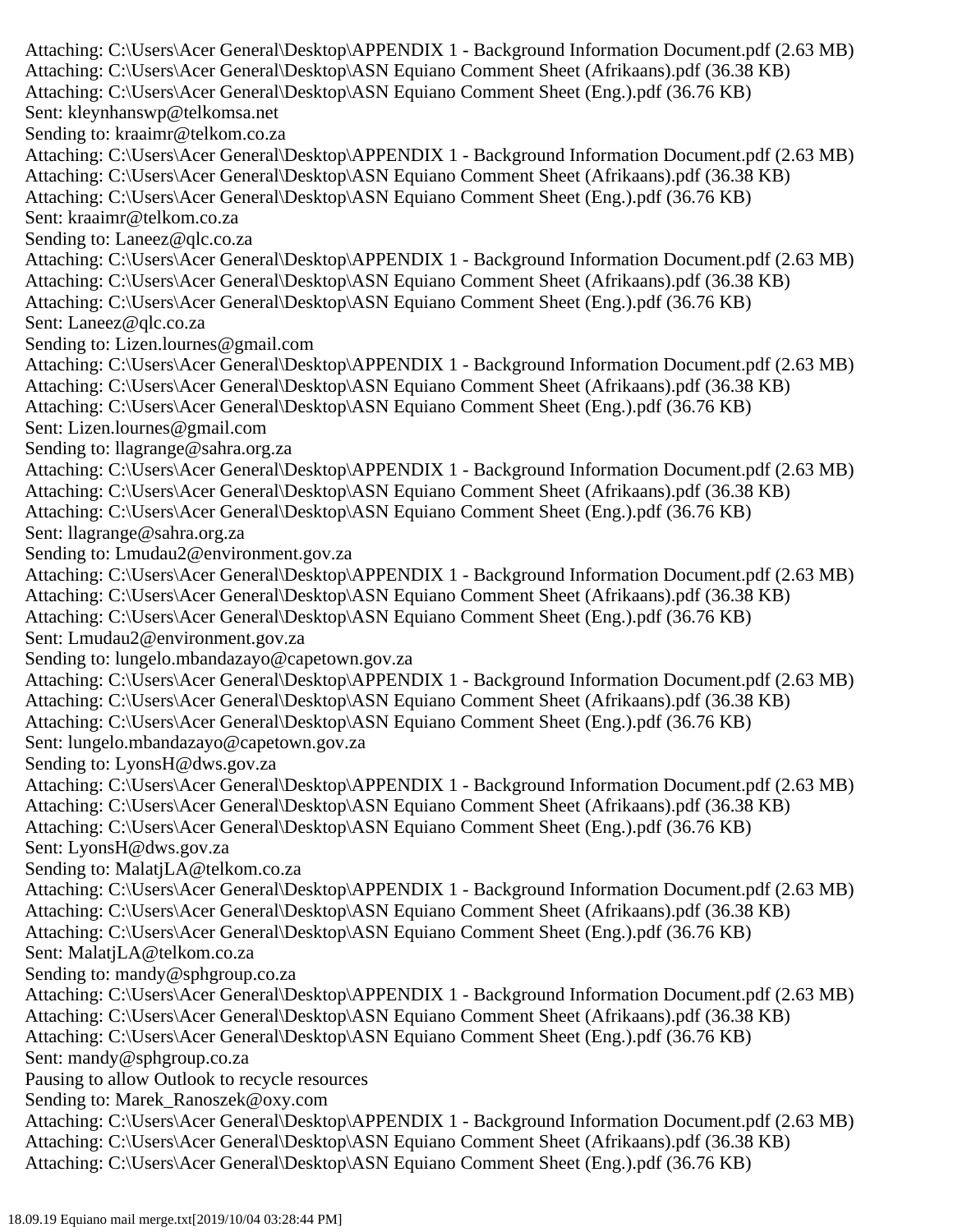Sent: Marek\_Ranoszek@oxy.com Sending to: Mari-Louise.VanDenBerg@capetown.gov.za Attaching: C:\Users\Acer General\Desktop\APPENDIX 1 - Background Information Document.pdf (2.63 MB) Attaching: C:\Users\Acer General\Desktop\ASN Equiano Comment Sheet (Afrikaans).pdf (36.38 KB) Attaching: C:\Users\Acer General\Desktop\ASN Equiano Comment Sheet (Eng.).pdf (36.76 KB) Sent: Mari-Louise.VanDenBerg@capetown.gov.za Sending to: marius@intekom.co.za Attaching: C:\Users\Acer General\Desktop\APPENDIX 1 - Background Information Document.pdf (2.63 MB) Attaching: C:\Users\Acer General\Desktop\ASN Equiano Comment Sheet (Afrikaans).pdf (36.38 KB) Attaching: C:\Users\Acer General\Desktop\ASN Equiano Comment Sheet (Eng.).pdf (36.76 KB) Sent: marius@intekom.co.za Sending to: martinusf2@gmail.com Attaching: C:\Users\Acer General\Desktop\APPENDIX 1 - Background Information Document.pdf (2.63 MB) Attaching: C:\Users\Acer General\Desktop\ASN Equiano Comment Sheet (Afrikaans).pdf (36.38 KB) Attaching: C:\Users\Acer General\Desktop\ASN Equiano Comment Sheet (Eng.).pdf (36.76 KB) Sent: martinusf2@gmail.com Sending to: melanese.schippers@westerncape.gov.za Attaching: C:\Users\Acer General\Desktop\APPENDIX 1 - Background Information Document.pdf (2.63 MB) Attaching: C:\Users\Acer General\Desktop\ASN Equiano Comment Sheet (Afrikaans).pdf (36.38 KB) Attaching: C:\Users\Acer General\Desktop\ASN Equiano Comment Sheet (Eng.).pdf (36.76 KB) Sent: melanese.schippers@westerncape.gov.za Sending to: melkbosstrand-saps@saps.org.za Attaching: C:\Users\Acer General\Desktop\APPENDIX 1 - Background Information Document.pdf (2.63 MB) Attaching: C:\Users\Acer General\Desktop\ASN Equiano Comment Sheet (Afrikaans).pdf (36.38 KB) Attaching: C:\Users\Acer General\Desktop\ASN Equiano Comment Sheet (Eng.).pdf (36.76 KB) Sent: melkbosstrand-saps@saps.org.za Sending to: mogamat.bailey@afrimat.co.za Attaching: C:\Users\Acer General\Desktop\APPENDIX 1 - Background Information Document.pdf (2.63 MB) Attaching: C:\Users\Acer General\Desktop\ASN Equiano Comment Sheet (Afrikaans).pdf (36.38 KB) Attaching: C:\Users\Acer General\Desktop\ASN Equiano Comment Sheet (Eng.).pdf (36.76 KB) Sent: mogamat.bailey@afrimat.co.za Sending to: morne.theron@capetown.gov.za Attaching: C:\Users\Acer General\Desktop\APPENDIX 1 - Background Information Document.pdf (2.63 MB) Attaching: C:\Users\Acer General\Desktop\ASN Equiano Comment Sheet (Afrikaans).pdf (36.38 KB) Attaching: C:\Users\Acer General\Desktop\ASN Equiano Comment Sheet (Eng.).pdf (36.76 KB) Sent: morne.theron@capetown.gov.za Sending to: mpumi.dweba@transnet.net Attaching: C:\Users\Acer General\Desktop\APPENDIX 1 - Background Information Document.pdf (2.63 MB) Attaching: C:\Users\Acer General\Desktop\ASN Equiano Comment Sheet (Afrikaans).pdf (36.38 KB) Attaching: C:\Users\Acer General\Desktop\ASN Equiano Comment Sheet (Eng.).pdf (36.76 KB) Sent: mpumi.dweba@transnet.net Sending to: MqondisiN@daff.gov.za Attaching: C:\Users\Acer General\Desktop\APPENDIX 1 - Background Information Document.pdf (2.63 MB) Attaching: C:\Users\Acer General\Desktop\ASN Equiano Comment Sheet (Afrikaans).pdf (36.38 KB) Attaching: C:\Users\Acer General\Desktop\ASN Equiano Comment Sheet (Eng.).pdf (36.76 KB) Sent: MqondisiN@daff.gov.za Sending to: MRamakulukusha@environment.gov.za Attaching: C:\Users\Acer General\Desktop\APPENDIX 1 - Background Information Document.pdf (2.63 MB) Attaching: C:\Users\Acer General\Desktop\ASN Equiano Comment Sheet (Afrikaans).pdf (36.38 KB) Attaching: C:\Users\Acer General\Desktop\ASN Equiano Comment Sheet (Eng.).pdf (36.76 KB) Sent: MRamakulukusha@environment.gov.za Sending to: nadiner@daff.gov.za Attaching: C:\Users\Acer General\Desktop\APPENDIX 1 - Background Information Document.pdf (2.63 MB) Attaching: C:\Users\Acer General\Desktop\ASN Equiano Comment Sheet (Afrikaans).pdf (36.38 KB)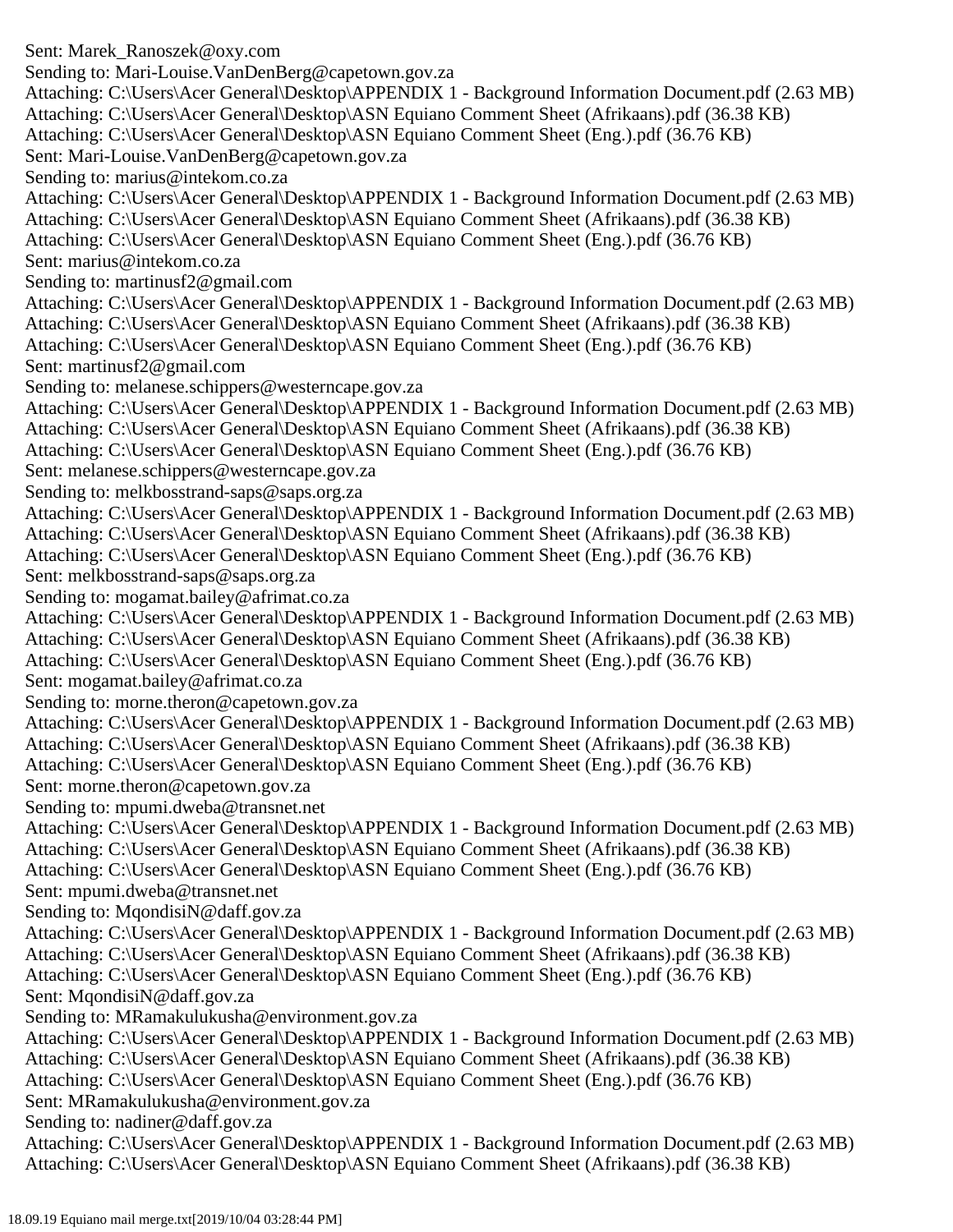Attaching: C:\Users\Acer General\Desktop\ASN Equiano Comment Sheet (Eng.).pdf (36.76 KB) Sent: nadiner@daff.gov.za Sending to: Ndobenin2@dws.gov.za Attaching: C:\Users\Acer General\Desktop\APPENDIX 1 - Background Information Document.pdf (2.63 MB) Attaching: C:\Users\Acer General\Desktop\ASN Equiano Comment Sheet (Afrikaans).pdf (36.38 KB) Attaching: C:\Users\Acer General\Desktop\ASN Equiano Comment Sheet (Eng.).pdf (36.76 KB) Sent: Ndobenin2@dws.gov.za Sending to: NHWChair@melkbosstrand.net Attaching: C:\Users\Acer General\Desktop\APPENDIX 1 - Background Information Document.pdf (2.63 MB) Attaching: C:\Users\Acer General\Desktop\ASN Equiano Comment Sheet (Afrikaans).pdf (36.38 KB) Attaching: C:\Users\Acer General\Desktop\ASN Equiano Comment Sheet (Eng.).pdf (36.76 KB) Sent: NHWChair@melkbosstrand.net Sending to: niezaam.van\_der\_schyff@sandvic.com Attaching: C:\Users\Acer General\Desktop\APPENDIX 1 - Background Information Document.pdf (2.63 MB) Attaching: C:\Users\Acer General\Desktop\ASN Equiano Comment Sheet (Afrikaans).pdf (36.38 KB) Attaching: C:\Users\Acer General\Desktop\ASN Equiano Comment Sheet (Eng.).pdf (36.76 KB) Sent: niezaam.van\_der\_schyff@sandvic.com Sending to: nkosi@environment.gov.za Attaching: C:\Users\Acer General\Desktop\APPENDIX 1 - Background Information Document.pdf (2.63 MB) Attaching: C:\Users\Acer General\Desktop\ASN Equiano Comment Sheet (Afrikaans).pdf (36.38 KB) Attaching: C:\Users\Acer General\Desktop\ASN Equiano Comment Sheet (Eng.).pdf (36.76 KB) Sent: nkosi@environment.gov.za Sending to: nora.grose@capetown.gov.za Attaching: C:\Users\Acer General\Desktop\APPENDIX 1 - Background Information Document.pdf (2.63 MB) Attaching: C:\Users\Acer General\Desktop\ASN Equiano Comment Sheet (Afrikaans).pdf (36.38 KB) Attaching: C:\Users\Acer General\Desktop\ASN Equiano Comment Sheet (Eng.).pdf (36.76 KB) Sent: nora.grose@capetown.gov.za Sending to: pat.titmuss@capetown.gov.za Attaching: C:\Users\Acer General\Desktop\APPENDIX 1 - Background Information Document.pdf (2.63 MB) Attaching: C:\Users\Acer General\Desktop\ASN Equiano Comment Sheet (Afrikaans).pdf (36.38 KB) Attaching: C:\Users\Acer General\Desktop\ASN Equiano Comment Sheet (Eng.).pdf (36.76 KB) Sent: pat.titmuss@capetown.gov.za Sending to: Paul.Hardcastle@pgwc.gov.za Attaching: C:\Users\Acer General\Desktop\APPENDIX 1 - Background Information Document.pdf (2.63 MB) Attaching: C:\Users\Acer General\Desktop\ASN Equiano Comment Sheet (Afrikaans).pdf (36.38 KB) Attaching: C:\Users\Acer General\Desktop\ASN Equiano Comment Sheet (Eng.).pdf (36.76 KB) Sent: Paul.Hardcastle@pgwc.gov.za Sending to: phidzal@eskom.co.za Attaching: C:\Users\Acer General\Desktop\APPENDIX 1 - Background Information Document.pdf (2.63 MB) Attaching: C:\Users\Acer General\Desktop\ASN Equiano Comment Sheet (Afrikaans).pdf (36.38 KB) Attaching: C:\Users\Acer General\Desktop\ASN Equiano Comment Sheet (Eng.).pdf (36.76 KB) Sent: phidzal@eskom.co.za Sending to: phuntly@capenature.co.za Attaching: C:\Users\Acer General\Desktop\APPENDIX 1 - Background Information Document.pdf (2.63 MB) Attaching: C:\Users\Acer General\Desktop\ASN Equiano Comment Sheet (Afrikaans).pdf (36.38 KB) Attaching: C:\Users\Acer General\Desktop\ASN Equiano Comment Sheet (Eng.).pdf (36.76 KB) Sent: phuntly@capenature.co.za Sending to: pieter.swart@dmr.gov.za Attaching: C:\Users\Acer General\Desktop\APPENDIX 1 - Background Information Document.pdf (2.63 MB) Attaching: C:\Users\Acer General\Desktop\ASN Equiano Comment Sheet (Afrikaans).pdf (36.38 KB) Attaching: C:\Users\Acer General\Desktop\ASN Equiano Comment Sheet (Eng.).pdf (36.76 KB) Sent: pieter.swart@dmr.gov.za Sending to: pr@melkbosstrand.net Attaching: C:\Users\Acer General\Desktop\APPENDIX 1 - Background Information Document.pdf (2.63 MB)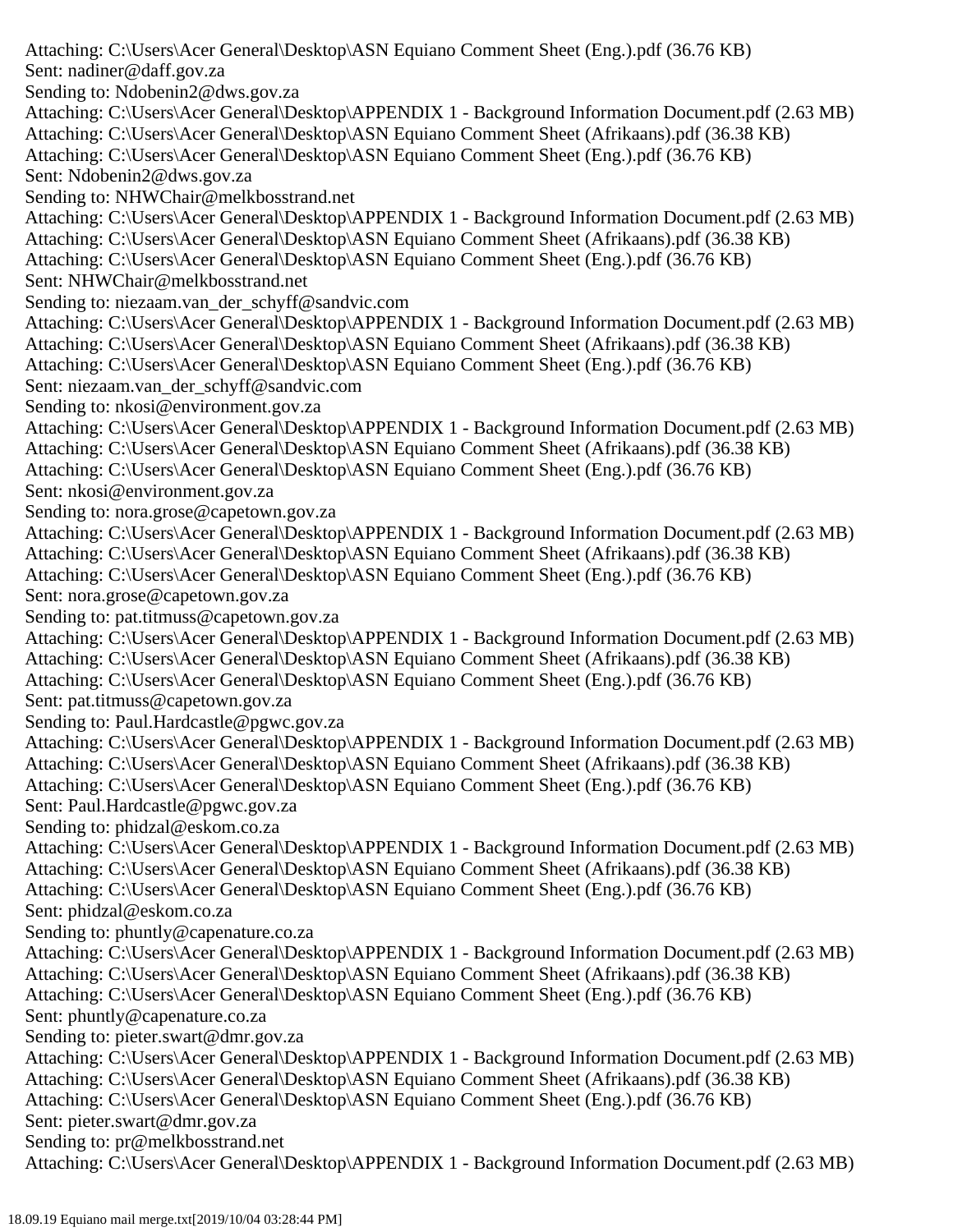Attaching: C:\Users\Acer General\Desktop\ASN Equiano Comment Sheet (Afrikaans).pdf (36.38 KB) Attaching: C:\Users\Acer General\Desktop\ASN Equiano Comment Sheet (Eng.).pdf (36.76 KB) Sent: pr@melkbosstrand.net Sending to: PrinsR@OpenServe.co.za Attaching: C:\Users\Acer General\Desktop\APPENDIX 1 - Background Information Document.pdf (2.63 MB) Attaching: C:\Users\Acer General\Desktop\ASN Equiano Comment Sheet (Afrikaans).pdf (36.38 KB) Attaching: C:\Users\Acer General\Desktop\ASN Equiano Comment Sheet (Eng.).pdf (36.76 KB) Sent: PrinsR@OpenServe.co.za Sending to: psteyn@rhinoresourcesltd.com Attaching: C:\Users\Acer General\Desktop\APPENDIX 1 - Background Information Document.pdf (2.63 MB) Attaching: C:\Users\Acer General\Desktop\ASN Equiano Comment Sheet (Afrikaans).pdf (36.38 KB) Attaching: C:\Users\Acer General\Desktop\ASN Equiano Comment Sheet (Eng.).pdf (36.76 KB) Sent: psteyn@rhinoresourcesltd.com Pausing to allow Outlook to recycle resources Sending to: RamunenyiwaP@dws.gov.za Attaching: C:\Users\Acer General\Desktop\APPENDIX 1 - Background Information Document.pdf (2.63 MB) Attaching: C:\Users\Acer General\Desktop\ASN Equiano Comment Sheet (Afrikaans).pdf (36.38 KB) Attaching: C:\Users\Acer General\Desktop\ASN Equiano Comment Sheet (Eng.).pdf (36.76 KB) Sent: RamunenyiwaP@dws.gov.za Sending to: ray@wilra.co.za Attaching: C:\Users\Acer General\Desktop\APPENDIX 1 - Background Information Document.pdf (2.63 MB) Attaching: C:\Users\Acer General\Desktop\ASN Equiano Comment Sheet (Afrikaans).pdf (36.38 KB) Attaching: C:\Users\Acer General\Desktop\ASN Equiano Comment Sheet (Eng.).pdf (36.76 KB) Sent: ray@wilra.co.za Sending to: rene.pretorius@capetown.gov.za Attaching: C:\Users\Acer General\Desktop\APPENDIX 1 - Background Information Document.pdf (2.63 MB) Attaching: C:\Users\Acer General\Desktop\ASN Equiano Comment Sheet (Afrikaans).pdf (36.38 KB) Attaching: C:\Users\Acer General\Desktop\ASN Equiano Comment Sheet (Eng.).pdf (36.76 KB) Sent: rene.pretorius@capetown.gov.za Sending to: robl@daff.gov.za Attaching: C:\Users\Acer General\Desktop\APPENDIX 1 - Background Information Document.pdf (2.63 MB) Attaching: C:\Users\Acer General\Desktop\ASN Equiano Comment Sheet (Afrikaans).pdf (36.38 KB) Attaching: C:\Users\Acer General\Desktop\ASN Equiano Comment Sheet (Eng.).pdf (36.76 KB) Sent: robl@daff.gov.za Sending to: rodrigb@eskom.co.za Attaching: C:\Users\Acer General\Desktop\APPENDIX 1 - Background Information Document.pdf (2.63 MB) Attaching: C:\Users\Acer General\Desktop\ASN Equiano Comment Sheet (Afrikaans).pdf (36.38 KB) Attaching: C:\Users\Acer General\Desktop\ASN Equiano Comment Sheet (Eng.).pdf (36.76 KB) Sent: rodrigb@eskom.co.za Sending to: roelda.brown@capetown.gov.za Attaching: C:\Users\Acer General\Desktop\APPENDIX 1 - Background Information Document.pdf (2.63 MB) Attaching: C:\Users\Acer General\Desktop\ASN Equiano Comment Sheet (Afrikaans).pdf (36.38 KB) Attaching: C:\Users\Acer General\Desktop\ASN Equiano Comment Sheet (Eng.).pdf (36.76 KB) Sent: roelda.brown@capetown.gov.za Sending to: rolindy@tiptransresources.co.za Attaching: C:\Users\Acer General\Desktop\APPENDIX 1 - Background Information Document.pdf (2.63 MB) Attaching: C:\Users\Acer General\Desktop\ASN Equiano Comment Sheet (Afrikaans).pdf (36.38 KB) Attaching: C:\Users\Acer General\Desktop\ASN Equiano Comment Sheet (Eng.).pdf (36.76 KB) Sent: rolindy@tiptransresources.co.za Sending to: rsmart@capenature.co.za Attaching: C:\Users\Acer General\Desktop\APPENDIX 1 - Background Information Document.pdf (2.63 MB) Attaching: C:\Users\Acer General\Desktop\ASN Equiano Comment Sheet (Afrikaans).pdf (36.38 KB) Attaching: C:\Users\Acer General\Desktop\ASN Equiano Comment Sheet (Eng.).pdf (36.76 KB) Sent: rsmart@capenature.co.za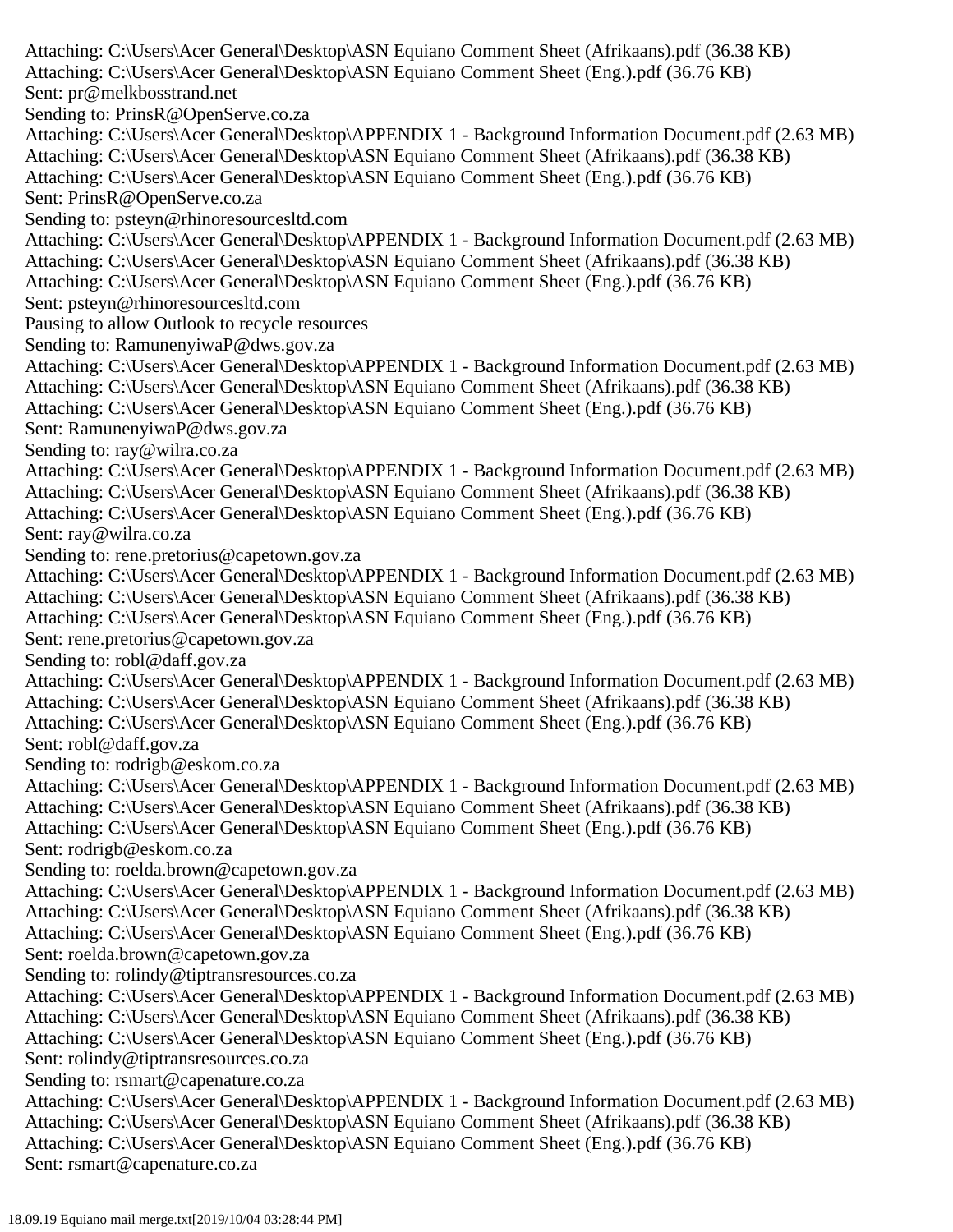Sending to: SaasaP@daff.gov.za Attaching: C:\Users\Acer General\Desktop\APPENDIX 1 - Background Information Document.pdf (2.63 MB) Attaching: C:\Users\Acer General\Desktop\ASN Equiano Comment Sheet (Afrikaans).pdf (36.38 KB) Attaching: C:\Users\Acer General\Desktop\ASN Equiano Comment Sheet (Eng.).pdf (36.76 KB) Sent: SaasaP@daff.gov.za Sending to: Sdlomo@environment.gov.za Attaching: C:\Users\Acer General\Desktop\APPENDIX 1 - Background Information Document.pdf (2.63 MB) Attaching: C:\Users\Acer General\Desktop\ASN Equiano Comment Sheet (Afrikaans).pdf (36.38 KB) Attaching: C:\Users\Acer General\Desktop\ASN Equiano Comment Sheet (Eng.).pdf (36.76 KB) Sent: Sdlomo@environment.gov.za Sending to: ShanduD@telkom.co.za Attaching: C:\Users\Acer General\Desktop\APPENDIX 1 - Background Information Document.pdf (2.63 MB) Attaching: C:\Users\Acer General\Desktop\ASN Equiano Comment Sheet (Afrikaans).pdf (36.38 KB) Attaching: C:\Users\Acer General\Desktop\ASN Equiano Comment Sheet (Eng.).pdf (36.76 KB) Sent: ShanduD@telkom.co.za Sending to: SiphokaziN@daff.gov.za Attaching: C:\Users\Acer General\Desktop\APPENDIX 1 - Background Information Document.pdf (2.63 MB) Attaching: C:\Users\Acer General\Desktop\ASN Equiano Comment Sheet (Afrikaans).pdf (36.38 KB) Attaching: C:\Users\Acer General\Desktop\ASN Equiano Comment Sheet (Eng.).pdf (36.76 KB) Sent: SiphokaziN@daff.gov.za Sending to: solomon@sungusungugroup.com Attaching: C:\Users\Acer General\Desktop\APPENDIX 1 - Background Information Document.pdf (2.63 MB) Attaching: C:\Users\Acer General\Desktop\ASN Equiano Comment Sheet (Afrikaans).pdf (36.38 KB) Attaching: C:\Users\Acer General\Desktop\ASN Equiano Comment Sheet (Eng.).pdf (36.76 KB) Sent: solomon@sungusungugroup.com Sending to: StanleyT@ffs.co.za Attaching: C:\Users\Acer General\Desktop\APPENDIX 1 - Background Information Document.pdf (2.63 MB) Attaching: C:\Users\Acer General\Desktop\ASN Equiano Comment Sheet (Afrikaans).pdf (36.38 KB) Attaching: C:\Users\Acer General\Desktop\ASN Equiano Comment Sheet (Eng.).pdf (36.76 KB) Sent: StanleyT@ffs.co.za Sending to: support@L2B.co.za Attaching: C:\Users\Acer General\Desktop\APPENDIX 1 - Background Information Document.pdf (2.63 MB) Attaching: C:\Users\Acer General\Desktop\ASN Equiano Comment Sheet (Afrikaans).pdf (36.38 KB) Attaching: C:\Users\Acer General\Desktop\ASN Equiano Comment Sheet (Eng.).pdf (36.76 KB) Sent: support@L2B.co.za Sending to: taryn.dreyer@westerncape.gov.za Attaching: C:\Users\Acer General\Desktop\APPENDIX 1 - Background Information Document.pdf (2.63 MB) Attaching: C:\Users\Acer General\Desktop\ASN Equiano Comment Sheet (Afrikaans).pdf (36.38 KB) Attaching: C:\Users\Acer General\Desktop\ASN Equiano Comment Sheet (Eng.).pdf (36.76 KB) Sent: taryn.dreyer@westerncape.gov.za Sending to: TNyalunga@environment.gov.za Attaching: C:\Users\Acer General\Desktop\APPENDIX 1 - Background Information Document.pdf (2.63 MB) Attaching: C:\Users\Acer General\Desktop\ASN Equiano Comment Sheet (Afrikaans).pdf (36.38 KB) Attaching: C:\Users\Acer General\Desktop\ASN Equiano Comment Sheet (Eng.).pdf (36.76 KB) Sent: TNyalunga@environment.gov.za Sending to: tony.winter@metcon.co.za Attaching: C:\Users\Acer General\Desktop\APPENDIX 1 - Background Information Document.pdf (2.63 MB) Attaching: C:\Users\Acer General\Desktop\ASN Equiano Comment Sheet (Afrikaans).pdf (36.38 KB) Attaching: C:\Users\Acer General\Desktop\ASN Equiano Comment Sheet (Eng.).pdf (36.76 KB) Sent: tony.winter@metcon.co.za Sending to: tpw.ministry@westerncape.gov.za Attaching: C:\Users\Acer General\Desktop\APPENDIX 1 - Background Information Document.pdf (2.63 MB) Attaching: C:\Users\Acer General\Desktop\ASN Equiano Comment Sheet (Afrikaans).pdf (36.38 KB) Attaching: C:\Users\Acer General\Desktop\ASN Equiano Comment Sheet (Eng.).pdf (36.76 KB)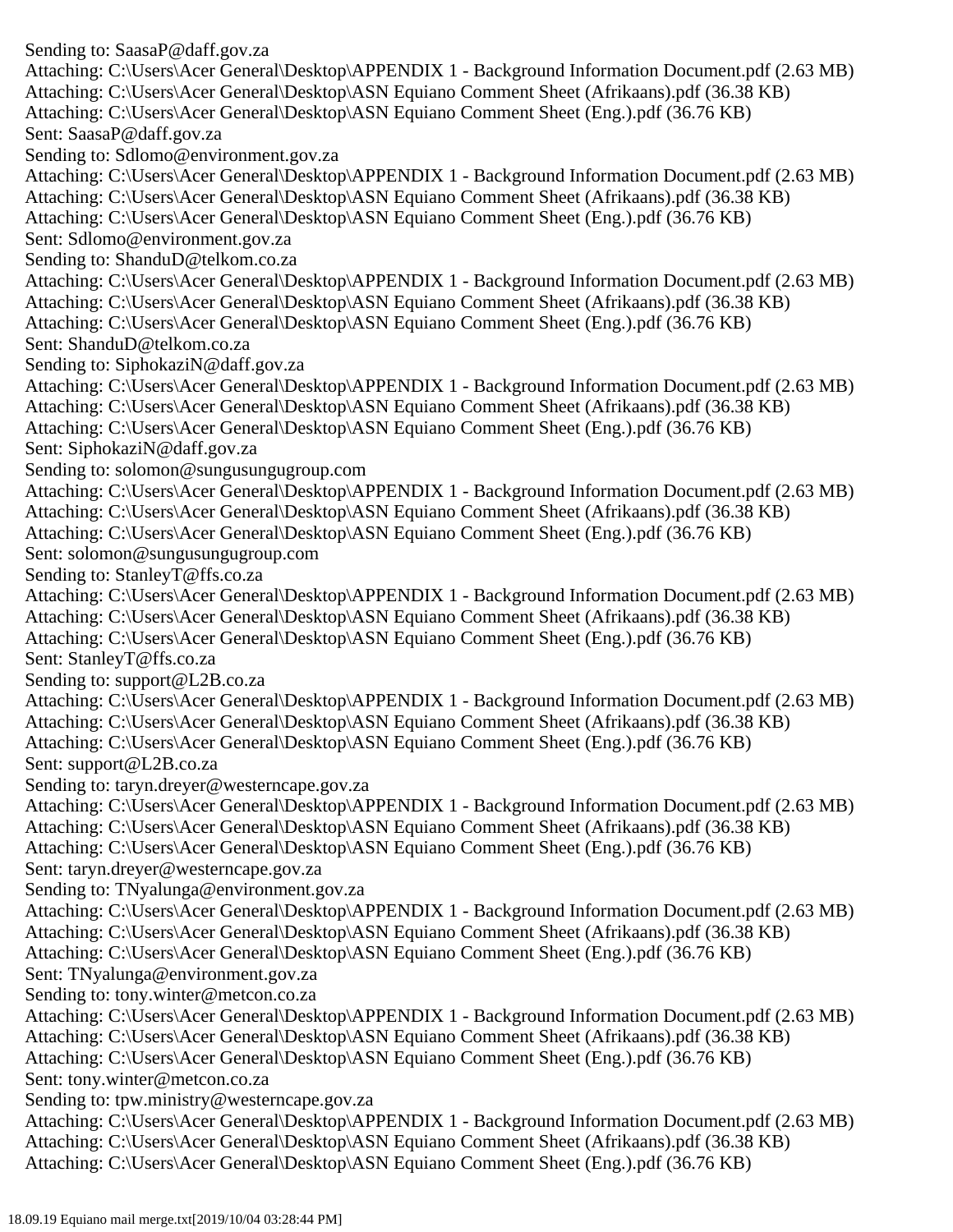Sent: tpw.ministry@westerncape.gov.za Sending to: Transport.Publicworks@westerncape.gov.za Attaching: C:\Users\Acer General\Desktop\APPENDIX 1 - Background Information Document.pdf (2.63 MB) Attaching: C:\Users\Acer General\Desktop\ASN Equiano Comment Sheet (Afrikaans).pdf (36.38 KB) Attaching: C:\Users\Acer General\Desktop\ASN Equiano Comment Sheet (Eng.).pdf (36.76 KB) Sent: Transport.Publicworks@westerncape.gov.za Sending to: tshivhase@mtn.com Attaching: C:\Users\Acer General\Desktop\APPENDIX 1 - Background Information Document.pdf (2.63 MB) Attaching: C:\Users\Acer General\Desktop\ASN Equiano Comment Sheet (Afrikaans).pdf (36.38 KB) Attaching: C:\Users\Acer General\Desktop\ASN Equiano Comment Sheet (Eng.).pdf (36.76 KB) Sent: tshivhase@mtn.com Sending to: vernal.jones@transnet.net Attaching: C:\Users\Acer General\Desktop\APPENDIX 1 - Background Information Document.pdf (2.63 MB) Attaching: C:\Users\Acer General\Desktop\ASN Equiano Comment Sheet (Afrikaans).pdf (36.38 KB) Attaching: C:\Users\Acer General\Desktop\ASN Equiano Comment Sheet (Eng.).pdf (36.76 KB) Sent: vernal.jones@transnet.net Sending to: vrsp@vrspmail.co.za Attaching: C:\Users\Acer General\Desktop\APPENDIX 1 - Background Information Document.pdf (2.63 MB) Attaching: C:\Users\Acer General\Desktop\ASN Equiano Comment Sheet (Afrikaans).pdf (36.38 KB) Attaching: C:\Users\Acer General\Desktop\ASN Equiano Comment Sheet (Eng.).pdf (36.76 KB) Sent: vrsp@vrspmail.co.za Sending to: VuyisekaZ@daff.gov.za Attaching: C:\Users\Acer General\Desktop\APPENDIX 1 - Background Information Document.pdf (2.63 MB) Attaching: C:\Users\Acer General\Desktop\ASN Equiano Comment Sheet (Afrikaans).pdf (36.38 KB) Attaching: C:\Users\Acer General\Desktop\ASN Equiano Comment Sheet (Eng.).pdf (36.76 KB) Sent: VuyisekaZ@daff.gov.za Sending to: wc@satsa.co.za Attaching: C:\Users\Acer General\Desktop\APPENDIX 1 - Background Information Document.pdf (2.63 MB) Attaching: C:\Users\Acer General\Desktop\ASN Equiano Comment Sheet (Afrikaans).pdf (36.38 KB) Attaching: C:\Users\Acer General\Desktop\ASN Equiano Comment Sheet (Eng.).pdf (36.76 KB) Sent: wc@satsa.co.za Pausing to allow Outlook to recycle resources Delivery Complete - Sent: 100, Failed: 0, Filtered/Excluded: 0 Time Taken: 00:03:08 \*\* 2019/09/18 02:37:26 PM &Appending New Send Details Loading resume/recovery information from C:\Users\Acer General\AppData\Local\Infacta\GroupMail\logs\send-0E47D9D2BA26408684C503261AA9E60B.log Loading Exclusion/Recovery/Block information from C:\Users\Acer General\AppData\Local\Infacta\GroupMail\logs\send-0E47D9D2BA26408684C503261AA9E60B.log Delivery Started - GroupMail v5.02.082 - Delivery Console v5.02.082 - Delivery Engine v7.1.0.1 Sending (Job: C8B4B41C78DF4749BDA316ECEC8A6441) Subject: Proposed Marine Telecommunications System (Equiano Cable System) To Be Landed At Melkbosstrand On The West Coast: BID And Invitation To Participate In An EIA Process

To: ASN - Equiano Cable Project Announcement - 18.09.2019

Account: Public Participation

From Address: publicparticipation@acerafrica.co.za

Delivery Started 2019/09/18 02:37:28 PM

Send Mode: Outlook - Route via local Client

Filtered: adp@adpgroup.com - Advanced Exclusion = Found in Recovery/Block file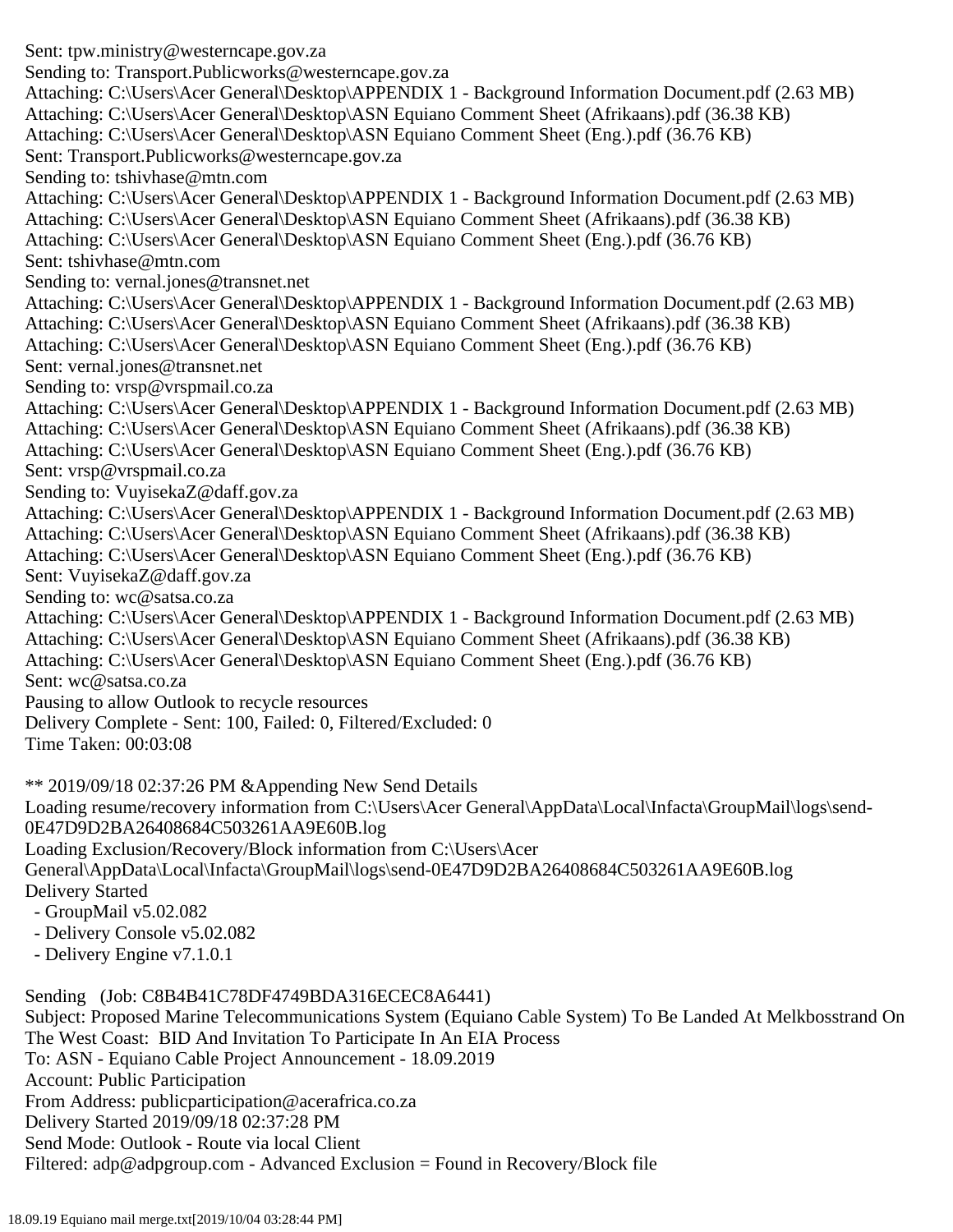Filtered: adri.lameyer@westerncape.gov.za - Advanced Exclusion = Found in Recovery/Block file Filtered: aduffel-canham@capenature.co.za - Advanced Exclusion = Found in Recovery/Block file Filtered: ajboyd@environment.gov.za - Advanced Exclusion = Found in Recovery/Block file Filtered: angelamuspratt@gmail.com - Advanced Exclusion = Found in Recovery/Block file Filtered: anxusani@samsa.org.za - Advanced Exclusion = Found in Recovery/Block file Filtered: astrydom@saogs.org.za - Advanced Exclusion = Found in Recovery/Block file Filtered: basson.geldenhuys@dpw.gov.za - Advanced Exclusion = Found in Recovery/Block file Filtered: belinda.kruger@capetown.gov.za - Advanced Exclusion = Found in Recovery/Block file Filtered: bludick@imdhgroup.com - Advanced Exclusion = Found in Recovery/Block file Filtered: carin.adriaanse@eskom.co.za - Advanced Exclusion = Found in Recovery/Block file Filtered: cfordham@capenature.co.za - Advanced Exclusion = Found in Recovery/Block file Filtered: chairman@sadstia.co.za - Advanced Exclusion = Found in Recovery/Block file Filtered: coen.birkenstock@transnet.net - Advanced Exclusion = Found in Recovery/Block file Filtered: colette.scheermeyer@westerncape.gov.za - Advanced Exclusion = Found in Recovery/Block file Filtered: crampartab@capenature.co.za - Advanced Exclusion = Found in Recovery/Block file Filtered: ctn@chemvulc.co.za - Advanced Exclusion = Found in Recovery/Block file Filtered: daniels@dws.gov.za - Advanced Exclusion = Found in Recovery/Block file Filtered: danielsd@dws.gov.za - Advanced Exclusion = Found in Recovery/Block file Filtered: deon.jeannes@eskom.co.za - Advanced Exclusion = Found in Recovery/Block file Filtered: dreyerw@dws.gov.za - Advanced Exclusion = Found in Recovery/Block file Filtered: duvall@mweb.co.za - Advanced Exclusion = Found in Recovery/Block file Filtered: ebaard@capenature.co.za - Advanced Exclusion = Found in Recovery/Block file Filtered: ebe-faculty@uct.ac.za - Advanced Exclusion = Found in Recovery/Block file Filtered: Eddie Borden@oxy.com - Advanced Exclusion = Found in Recovery/Block file Pausing to allow Outlook to recycle resources Filtered: eldon.vanboom@westerncape.gov.za - Advanced Exclusion = Found in Recovery/Block file Filtered: enviro@capetown.gov.za - Advanced Exclusion = Found in Recovery/Block file Filtered: fangwenyi@environment.gov.za - Advanced Exclusion = Found in Recovery/Block file Filtered: FDitinti@environment.gov.za - Advanced Exclusion = Found in Recovery/Block file Filtered: fgrimett@environment.gov.za - Advanced Exclusion = Found in Recovery/Block file Filtered: Fiona\_Kilbride@oxy.com - Advanced Exclusion = Found in Recovery/Block file Filtered: generalmail@melkbosstrand.net - Advanced Exclusion = Found in Recovery/Block file Filtered: info@tiollibros.co.za - Advanced Exclusion = Found in Recovery/Block file Filtered: jacquesvdw@openserve.co.za - Advanced Exclusion = Found in Recovery/Block file Filtered: jayesh.jaga@oceana.co.za - Advanced Exclusion = Found in Recovery/Block file Filtered: johan.massyn@capetown.gov.za - Advanced Exclusion = Found in Recovery/Block file Filtered: johann@sadstia.co.za - Advanced Exclusion = Found in Recovery/Block file Filtered: k.harris@impactoilandgas.com - Advanced Exclusion = Found in Recovery/Block file Filtered: kalp@tiptranscape.co.za - Advanced Exclusion = Found in Recovery/Block file Filtered: KhanR@dws.gov.za - Advanced Exclusion = Found in Recovery/Block file Filtered: kleynhanswp@telkomsa.net - Advanced Exclusion = Found in Recovery/Block file Filtered: kraaimr@telkom.co.za - Advanced Exclusion = Found in Recovery/Block file Filtered: Laneez@qlc.co.za - Advanced Exclusion = Found in Recovery/Block file Filtered: Lizen.lournes@gmail.com - Advanced Exclusion = Found in Recovery/Block file Filtered: llagrange@sahra.org.za - Advanced Exclusion = Found in Recovery/Block file Filtered: Lmudau2@environment.gov.za - Advanced Exclusion = Found in Recovery/Block file Filtered: lungelo.mbandazayo@capetown.gov.za - Advanced Exclusion = Found in Recovery/Block file Filtered: LyonsH@dws.gov.za - Advanced Exclusion = Found in Recovery/Block file Filtered: MalatjLA@telkom.co.za - Advanced Exclusion = Found in Recovery/Block file Filtered: mandy@sphgroup.co.za - Advanced Exclusion = Found in Recovery/Block file Pausing to allow Outlook to recycle resources Filtered: Marek\_Ranoszek@oxy.com - Advanced Exclusion = Found in Recovery/Block file Filtered: Mari-Louise.VanDenBerg@capetown.gov.za - Advanced Exclusion = Found in Recovery/Block file Filtered: marius@intekom.co.za - Advanced Exclusion = Found in Recovery/Block file